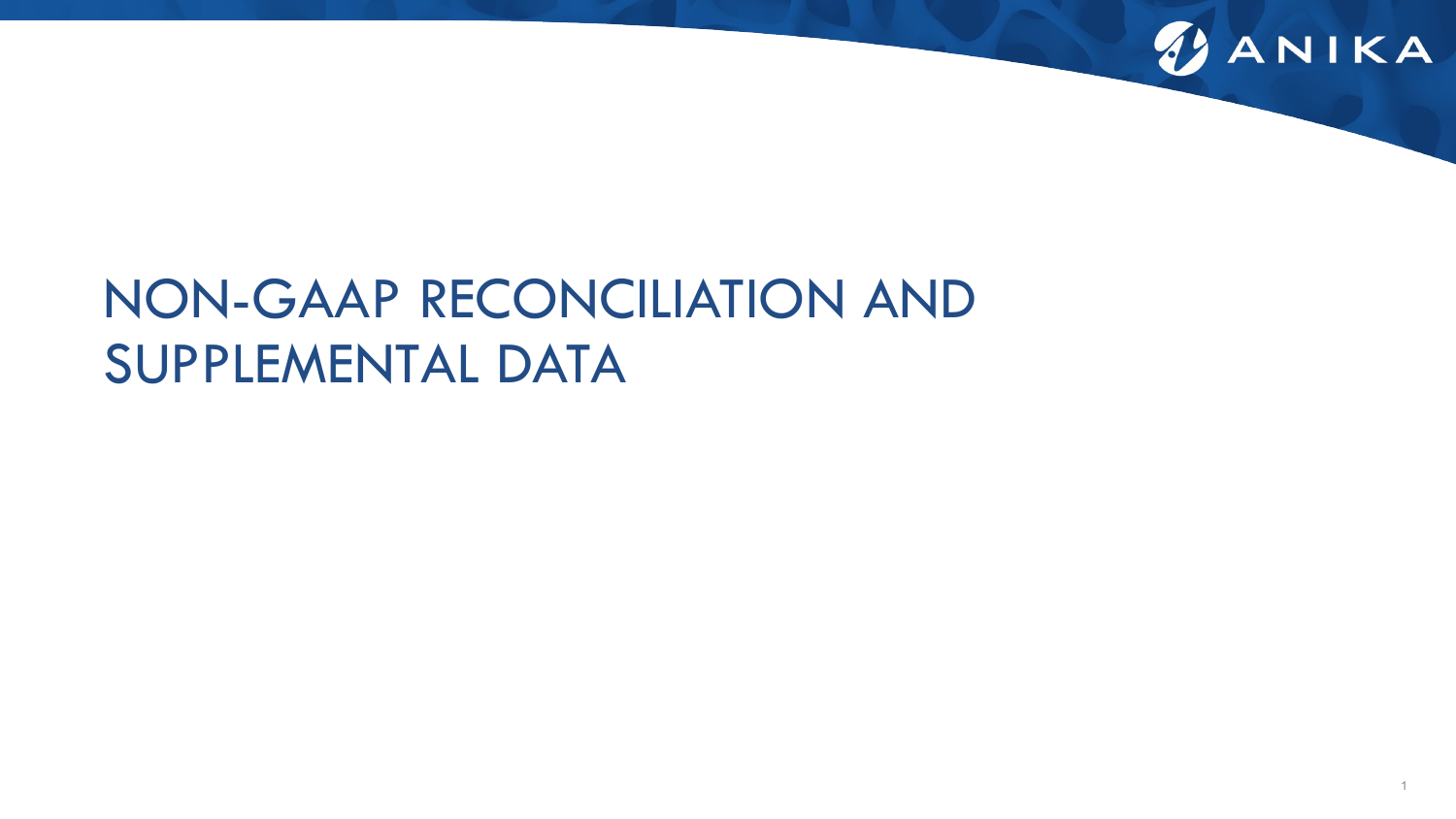# STATEMENT OF OPERATIONS

**(in thousands, except per share data) Consolidated Statements of Operations Anika Therapeutics, Inc. and Subsidiaries**

|                                                  | For the Three Months Ended December 31, |          |    |           |               |      | For the Years Ended December 31, |  |
|--------------------------------------------------|-----------------------------------------|----------|----|-----------|---------------|------|----------------------------------|--|
|                                                  |                                         | 2021     |    | 2020      | 2021          | 2020 |                                  |  |
| Revenue                                          | \$                                      | 35,821   | \$ | 32,688    | \$<br>147,794 | \$   | 130,457                          |  |
| Cost of Revenue                                  |                                         | 17,687   |    | 15,944    | 64,851        |      | 61,431                           |  |
| Gross Profit                                     |                                         | 18,134   |    | 16,744    | 82,943        |      | 69,026                           |  |
| Operating expenses:                              |                                         |          |    |           |               |      |                                  |  |
| Research and development                         |                                         | 6,000    |    | 7,632     | 27,327        |      | 23,431                           |  |
| Selling, general and administrative              |                                         | 20,432   |    | 15,179    | 74,096        |      | 60,063                           |  |
| Goodwill impairment                              |                                         |          |    | 24,376    |               |      | 42,520                           |  |
| Change in fair value of contingent consideration |                                         | 825      |    | (12, 490) | (21,095)      |      | (28, 666)                        |  |
| Total operating expenses                         |                                         | 27,257   |    | 34,697    | 80,328        |      | 97,348                           |  |
| Income (loss) from operations                    |                                         | (9, 123) |    | (17, 953) | 2,615         |      | (28, 322)                        |  |
| Interest and other expense, net                  |                                         | (47)     |    | (184)     | (188)         |      | (302)                            |  |
| Income (loss) before income taxes                |                                         | (9, 170) |    | (18, 137) | 2,427         |      | (28, 624)                        |  |
| Income taxes                                     |                                         | (3, 377) |    | (2,481)   | (1,707)       |      | (4,642)                          |  |
| Net income (loss)                                |                                         | (5, 793) | \$ | (15,656)  | \$<br>4,134   | \$   | (23, 982)                        |  |
| Net income (loss) per share:                     |                                         |          |    |           |               |      |                                  |  |
| <b>Basic</b>                                     | \$                                      | (0.40)   | \$ | (1.10)    | \$<br>0.29    | \$   | (1.69)                           |  |
| Diluted                                          | \$                                      | (0.40)   | \$ | (1.10)    | \$<br>0.28    | \$   | (1.69)                           |  |
| Weighted average common shares outstanding:      |                                         |          |    |           |               |      |                                  |  |
| Basic                                            |                                         | 14,438   |    | 14,275    | 14,401        |      | 14,222                           |  |
| Diluted                                          |                                         | 14,438   |    | 14,275    | 14,634        |      | 14,222                           |  |

ANIKA 45

 $\sim$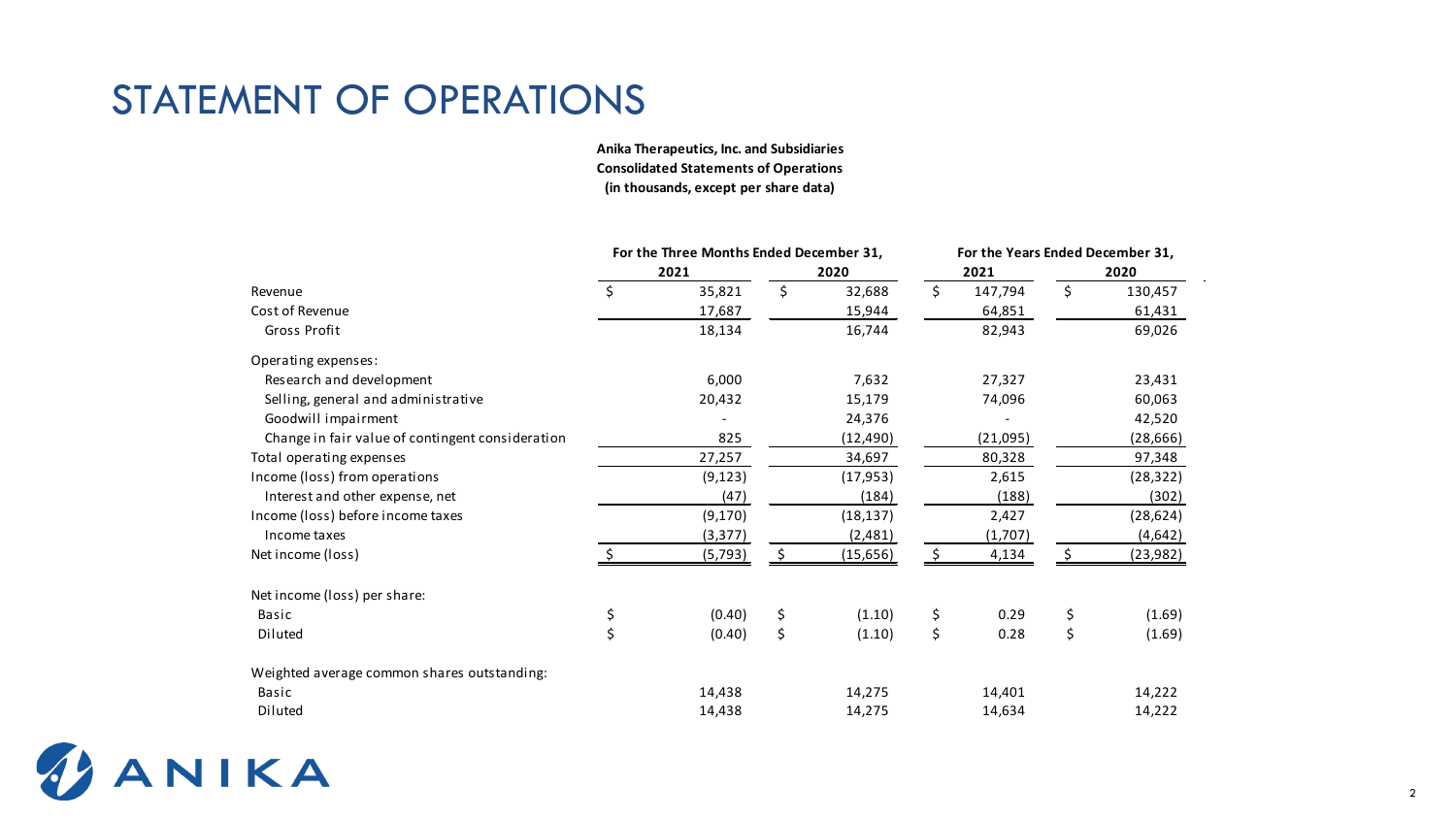# BALANCE SHEET

#### **Anika Therapeutics, Inc. and Subsidiaries Consolidated Balance Sheets (in thousands, except per share data)**

|                                                              | December 31,  | December 31, |          |  |
|--------------------------------------------------------------|---------------|--------------|----------|--|
| <b>ASSETS</b>                                                | 2021          |              | 2020     |  |
| Current assets:                                              |               |              |          |  |
| Cash, cash equivalents and investments                       | \$<br>94,386  | \$           | 98,318   |  |
| Accounts receivable, net                                     | 29,843        |              | 24,102   |  |
| Inventories, net                                             | 36,010        |              | 46,209   |  |
| Prepaid expenses and other current assets                    | 8,289         |              | 8,754    |  |
| Total current assets                                         | 168,528       |              | 177,383  |  |
| Property and equipment, net                                  | 47,602        |              | 50,613   |  |
| Right-of-use assets                                          | 20,957        |              | 22,619   |  |
| Other long-term assets                                       | 20,285        |              | 15,420   |  |
| Intangible assets, net                                       | 82,382        |              | 91,157   |  |
| Goodwill                                                     | 7,781         |              | 8,413    |  |
| Total assets                                                 | \$<br>347,535 | \$           | 365,605  |  |
| LIABILITIES AND STOCKHOLDERS' EQUITY<br>Current liabilities: |               |              |          |  |
| Accounts payable                                             | \$<br>7,633   | \$           | 8,984    |  |
| Accrued expenses and other current liabilities               | 17,847        |              | 14,793   |  |
| Contingent consideration                                     | 4,315         |              | 13,090   |  |
| <b>Total current liabilities</b>                             | 29,795        |              | 36,867   |  |
| Other long-term liabilities                                  | 1,258         |              | 1,244    |  |
| Contingent consideration                                     |               |              | 22,320   |  |
| Deferred tax liability                                       | 10,157        |              | 11,895   |  |
| Lease liabilities                                            | 19,240        |              | 20,879   |  |
| Stockholders' equity:                                        |               |              |          |  |
| Common stock, \$0.01 par value                               | 144           |              | 143      |  |
| Additional paid-in-capital                                   | 67,081        |              | 55,355   |  |
| Accumulated other comprehensive loss                         | (5,718)       |              | (4, 542) |  |
| Retained earnings                                            | 225,578       |              | 221,444  |  |
| Total stockholders' equity                                   | 287,085       |              | 272,400  |  |
| Total liabilities and stockholders' equity                   | \$<br>347,535 | \$           | 365,605  |  |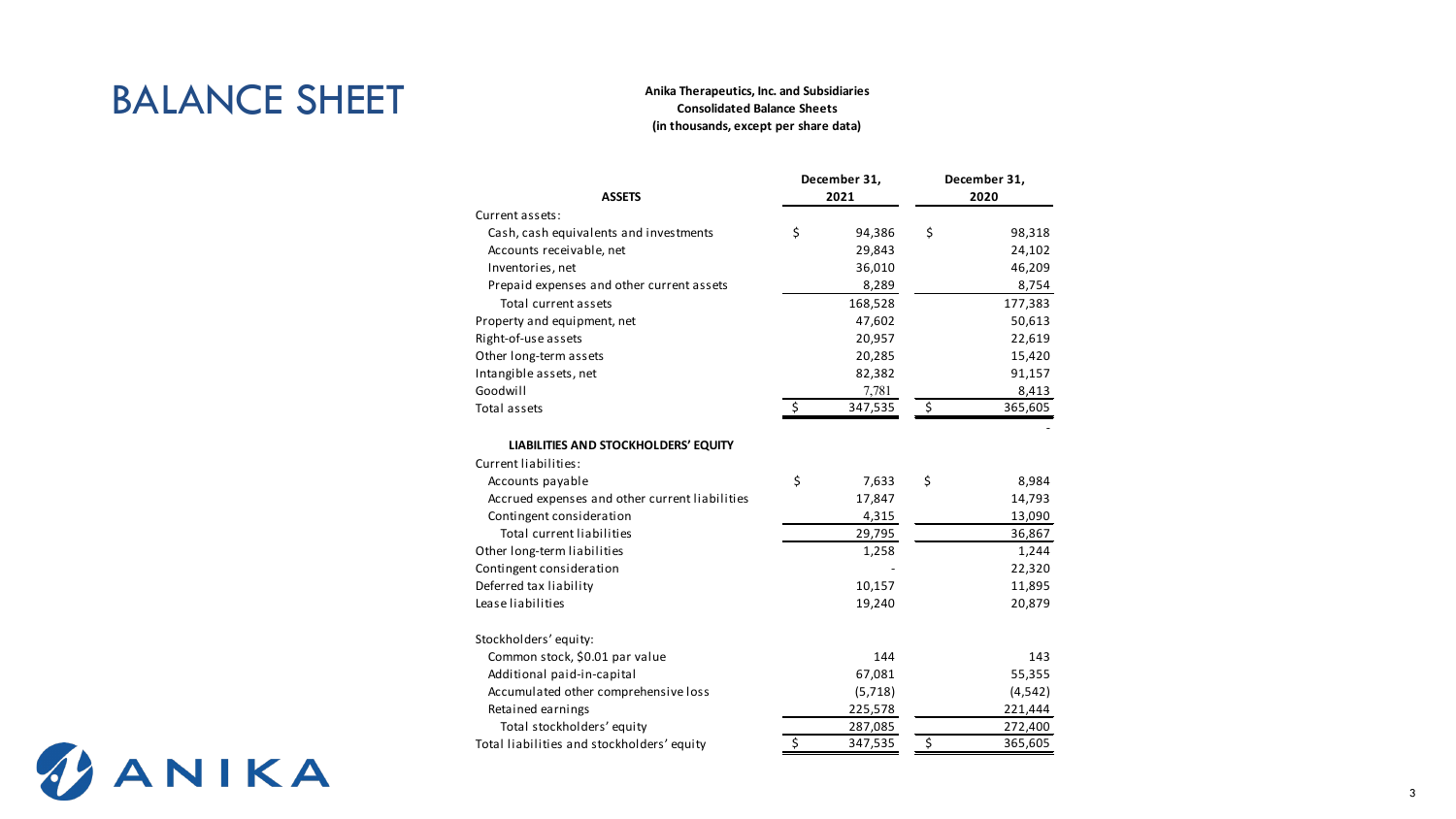### RECONCILIATION TABLES – GAAP GROSS PROFIT TO ADJUSTED GROSS PROFIT AND ADJUSTED GROSS MARGIN

#### **Anika Therapeutics, Inc. and Subsidiaries Reconciliation of GAAP Gross Profit to Adjusted Gross Profit (per share data)** (unaudited)

|                                                   | For the Three Months Ended December 31, | For the Years Ended December 31, |  |        |        |
|---------------------------------------------------|-----------------------------------------|----------------------------------|--|--------|--------|
| in thousands                                      | 2021                                    | 2020                             |  | 2021   | 2020   |
| Gross Profit                                      | 18,134                                  | 16.744                           |  | 82,943 | 69,026 |
| Product rationalization related charges           | 382                                     |                                  |  | 2,445  | 1,920  |
| Acquisition related intangible asset amortization | 1,562                                   | 1,562                            |  | 6,248  | 5,844  |
| Acquisition related inventory step up             | 221                                     | 3,686                            |  | 6,465  | 11,082 |
| Adjusted Gross Profit                             | 20.299                                  | 21,992                           |  | 98,101 | 87,872 |
| Adjusted Gross Margin                             | 57%                                     | 67%                              |  | 66%    | 67%    |

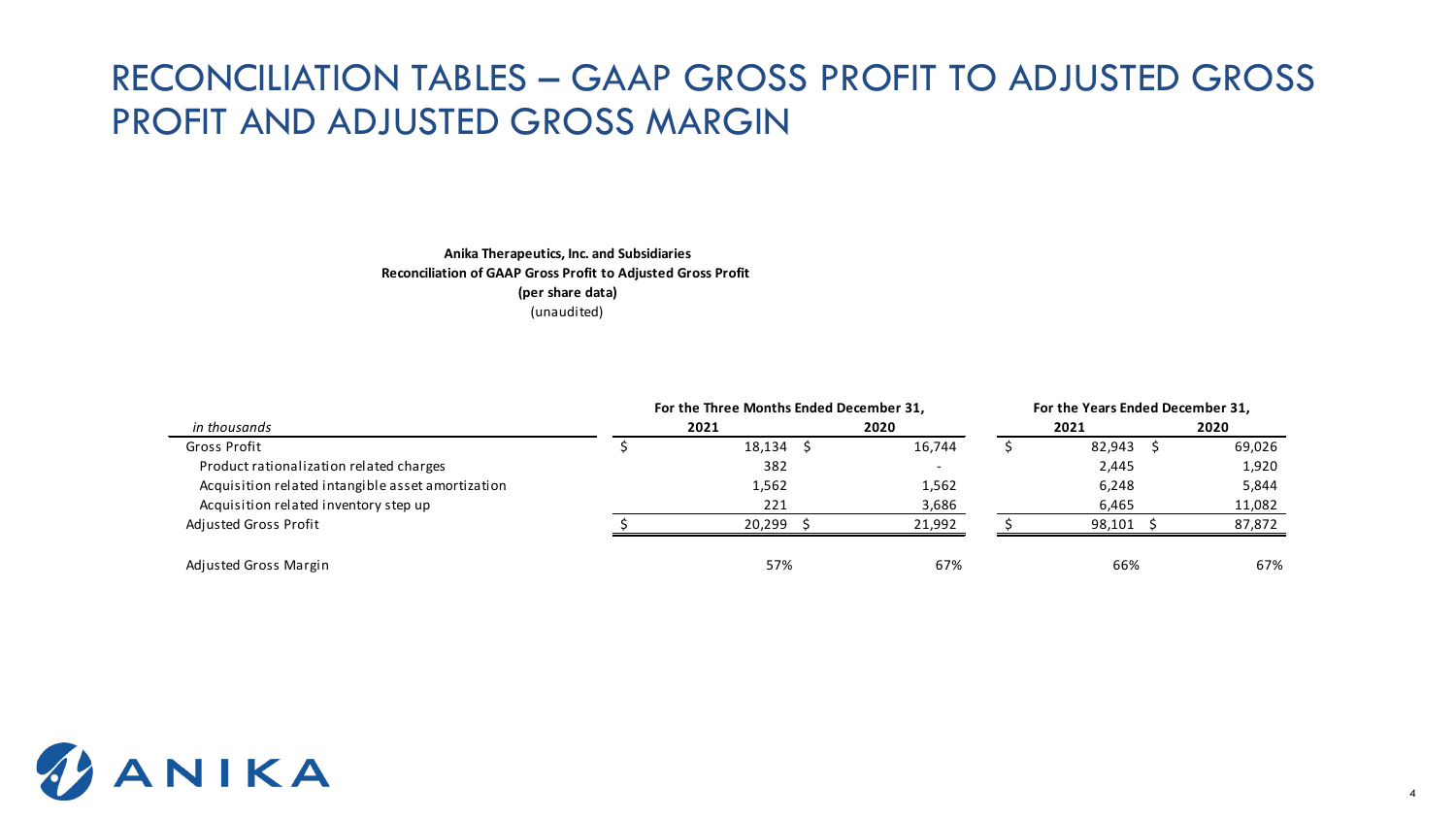### RECONCILIATION TABLES – GAAP NET INCOME TO ADJUSTED EBITDA

#### **Anika Therapeutics, Inc. and Subsidiaries Reconciliation of GAAP Net Income to Adjusted EBITDA (in thousands, except per share data)** (unaudited)

|                                                   |      | For the Three Months Ended December 31, | For the Years Ended December 31, |      |            |           |  |
|---------------------------------------------------|------|-----------------------------------------|----------------------------------|------|------------|-----------|--|
| in thousands, except per share data               | 2021 |                                         | 2020                             | 2021 |            | 2020      |  |
| Net income (loss)                                 |      | $(5,793)$ \$                            | (15,656)                         |      | $4,134$ \$ | (23, 982) |  |
| Interest and other expense, net                   |      | 47                                      | 184                              |      | 188        | 302       |  |
| Provision (benefit) for income taxes              |      | (3, 377)                                | (2,481)                          |      | (1,707)    | (4,642)   |  |
| Depreciation and amortization                     |      | 1,943                                   | 1,714                            |      | 7,169      | 6,844     |  |
| Share-based compensation                          |      | 3,166                                   | 1,433                            |      | 11,085     | 5,386     |  |
| Product rationalization                           |      | 382                                     | $\overline{\phantom{a}}$         |      | 2,445      | 2,892     |  |
| IPR&D impairment                                  |      | 600                                     | 1,414                            |      | 600        | 1,414     |  |
| Acquisition related expenses                      |      |                                         |                                  |      |            | 4,168     |  |
| Acquisition related intangible asset amortization |      | 1,787                                   | 1,789                            |      | 7,148      | 6,620     |  |
| Acquisition related inventory step up             |      | 221                                     | 3,697                            |      | 6,465      | 11,082    |  |
| Goodwill impairment                               |      | $\overline{\phantom{a}}$                | 24,376                           |      |            | 42,520    |  |
| Change in fair value of contingent consideration  |      | 825                                     | (12, 490)                        |      | (21,095)   | (28, 666) |  |
| Adjusted EBITDA (loss)                            |      | $(199)$ \$                              | 3,980                            |      | 16,432     | 23,938    |  |

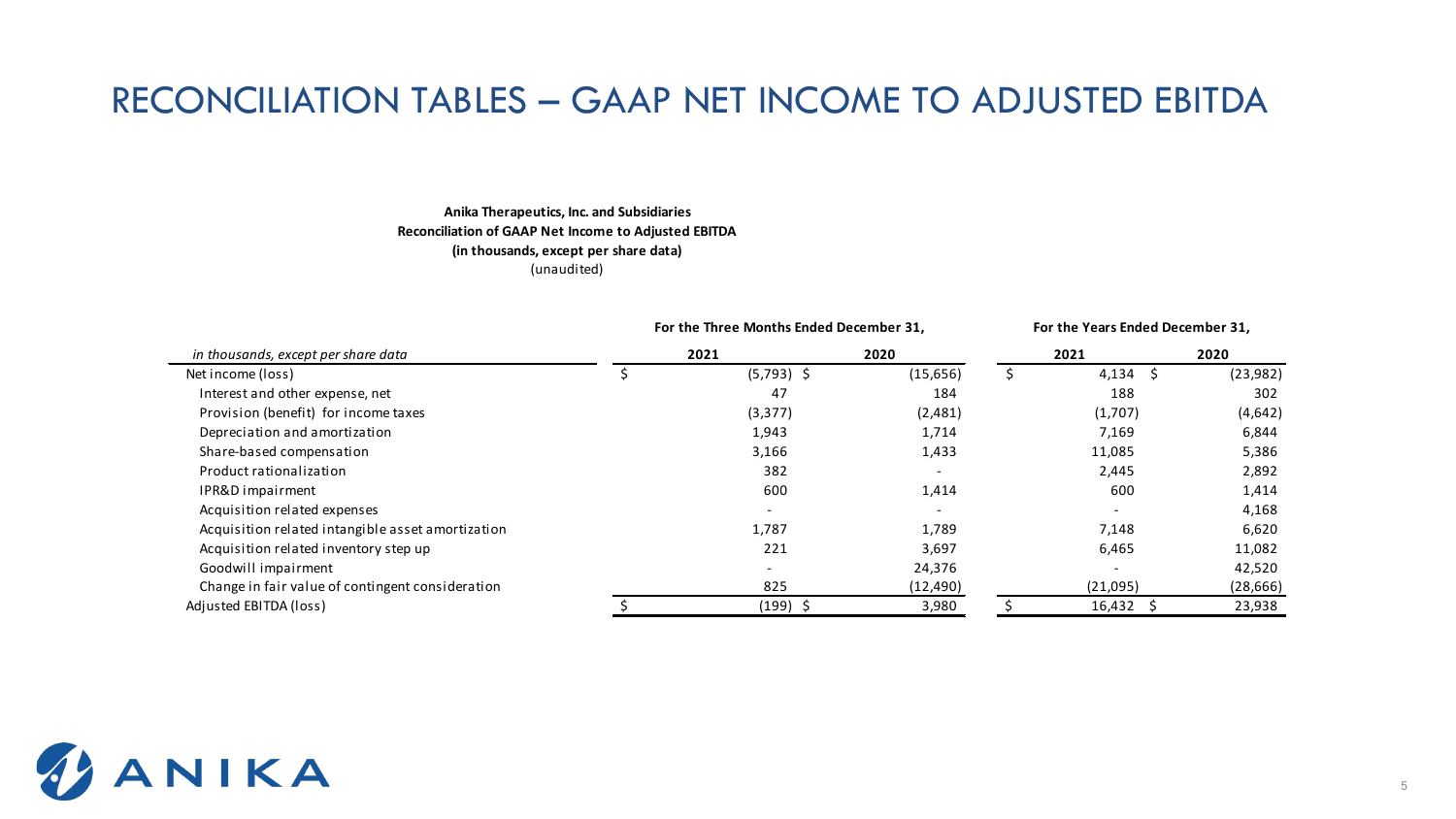### RECONCILIATION TABLES – GAAP NET INCOME TO ADJUSTED NET INCOME

#### **Anika Therapeutics, Inc. and Subsidiaries Reconciliation of GAAP Net Income to Adjusted Net Income (in thousands, except per share data)** (unaudited)

|                                                                 | For the Three Months Ended December 31, |          | For the Years Ended December 31, |            |           |  |  |
|-----------------------------------------------------------------|-----------------------------------------|----------|----------------------------------|------------|-----------|--|--|
| in thousands, except per share data                             | 2021                                    | 2020     |                                  | 2021       | 2020      |  |  |
| Net income (loss)                                               | $(5,793)$ \$                            | (15,656) |                                  | $4,134$ \$ | (23,982)  |  |  |
| Product rationalization, tax effected                           | 311                                     |          |                                  | 1,830      | 2,376     |  |  |
| IPR&D impairment, tax effected                                  | 448                                     | 1,414    |                                  | 448        | 1,414     |  |  |
| Acquisition related expenses, tax effected                      |                                         |          |                                  |            | 3,146     |  |  |
| Acquisition related intangible asset amortization, tax effected | 1,488                                   | 1,304    |                                  | 5,386      | 4,997     |  |  |
| Acquisition related inventory step up, tax effected             | 184                                     | 2,696    |                                  | 4,810      | 8,365     |  |  |
| Goodwill impairment, tax effected                               |                                         | 21,929   |                                  |            | 37,702    |  |  |
| Change in fair value of contingent consideration, tax effected  | 173                                     | (9,999)  |                                  | (16, 979)  | (23, 872) |  |  |
| Adjusted net (loss) income                                      | (3, 189)                                | 1,687    |                                  | $(371)$ \$ | 10,146    |  |  |

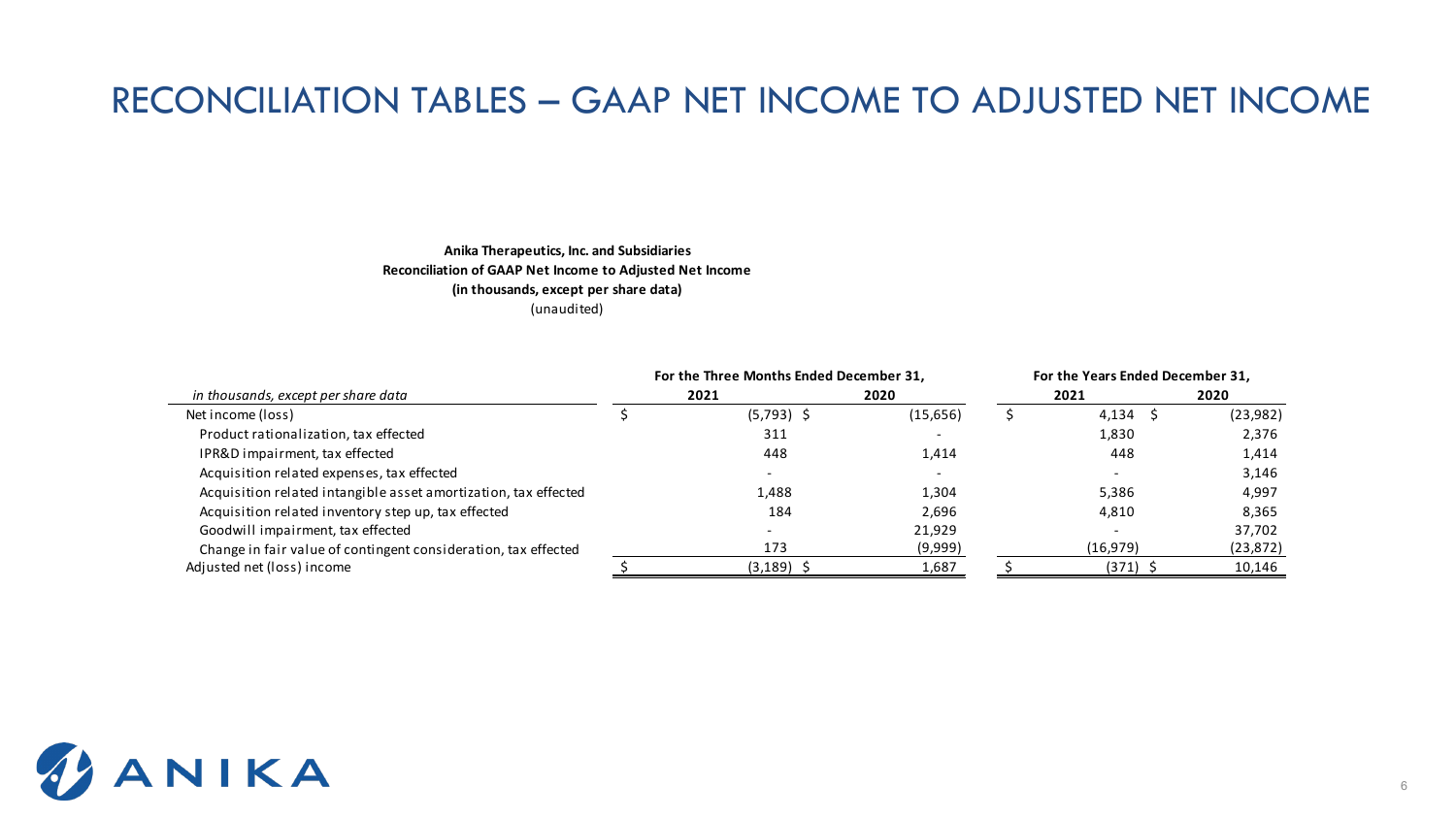# RECONCILIATION TABLES – GAAP EPS TO ADJUSTED EPS

#### **Anika Therapeutics, Inc. and Subsidiaries Reconciliation of GAAP Diluted Earnings Per Share to Adjusted Diluted Earnings Per Share (per share data)**

(unaudited)

|                                                                 | For the Three Months Ended December 31, | For the Years Ended December 31, |  |                   |        |
|-----------------------------------------------------------------|-----------------------------------------|----------------------------------|--|-------------------|--------|
| in thousands, except per share data                             | 2021                                    | 2020                             |  | 2021              | 2020   |
| Diluted earnings (loss) per share (EPS)                         | $(0.40)$ \$                             | (1.10)                           |  | 0.28 <sup>5</sup> | (1.69) |
| Product rationalization, tax effected                           | 0.02                                    |                                  |  | 0.13              | 0.17   |
| IPR&D impairment, tax effected                                  | 0.03                                    | 0.10                             |  | 0.03              | 0.10   |
| Acquisition related expenses per share, tax effected            |                                         |                                  |  |                   | 0.22   |
| Acquisition related intangible asset amortization, tax effected | 0.10                                    | 0.09                             |  | 0.37              | 0.35   |
| Acquisition related inventory step up, tax effected             | 0.01                                    | 0.19                             |  | 0.33              | 0.59   |
| Goodwill impairment, tax effected                               |                                         | 1.54                             |  |                   | 2.65   |
| Change in fair value of contingent consideration, tax effected  | 0.01                                    | (0.70)                           |  | (1.16)            | (1.68) |
| Adjusted diluted earnings (loss) per share (EPS)                | $(0.23)$ \$                             | 0.12                             |  | $(0.02)$ \$       | 0.71   |